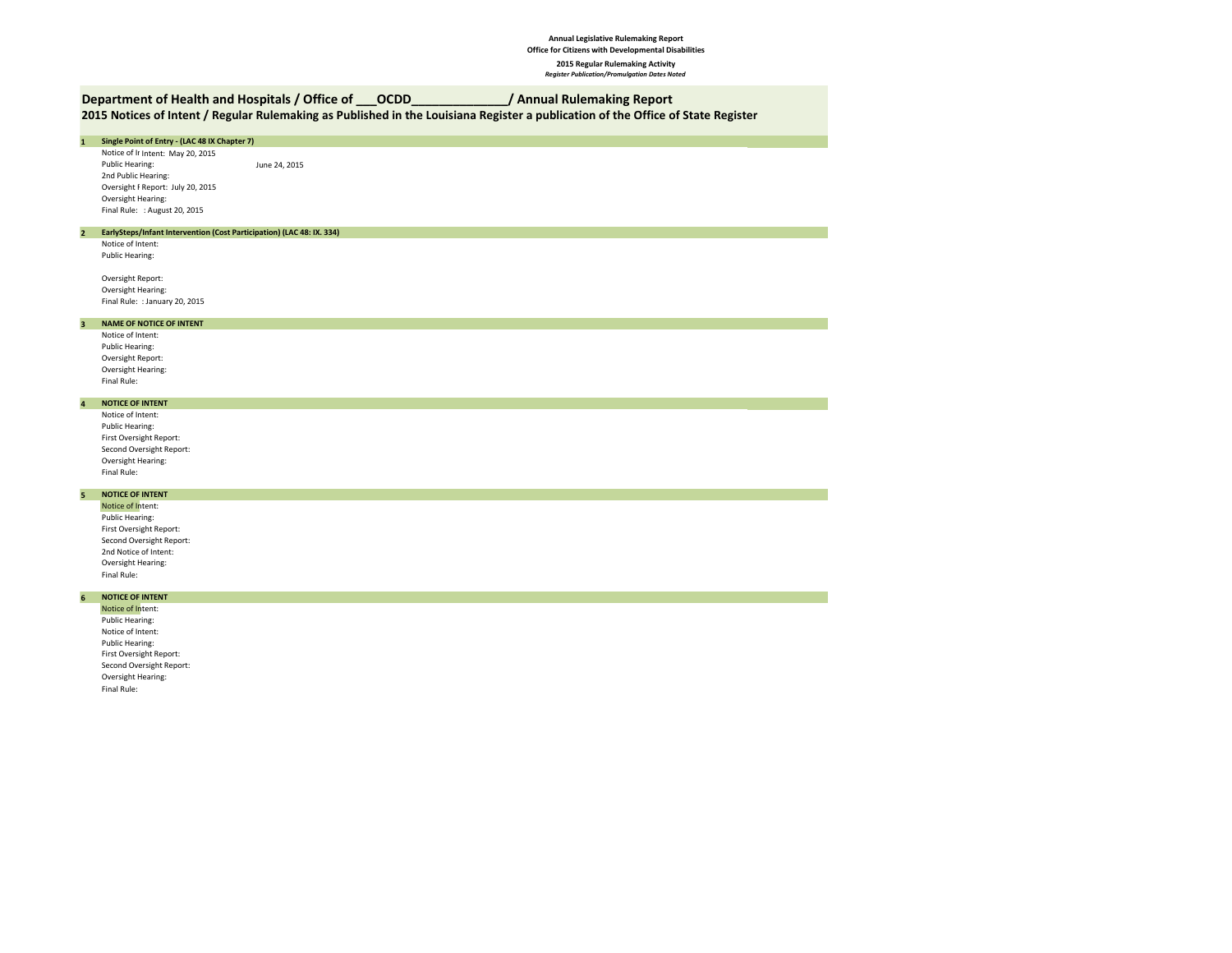# **Annual Legislative Rulemaking Report**

**Office for Citizens with Developmental Disabilities**

**2015 Emergency Rulemaking Activity**

*Register Publication/Promulgation Dates Noted*

# **Department of Health and Hospitals / Office of \_\_\_OCDD\_\_\_\_\_\_\_\_\_\_\_ / Annual Rulemaking Report**

## **1 2015 Emergency Rules / Regular Rulemaking as Published in the Louisiana Register a publication of the Office of State Register**

| Certified Medication Attendant - (LAC 48:IX. 915 and 917) |                   |
|-----------------------------------------------------------|-------------------|
| <b>Emergency Rule:</b>                                    |                   |
| Redeclared Emergency Rule:                                | February 20, 2015 |
| Redeclared Emergency Rule:                                | June 20, 2015     |
| Redeclared Emergency Rule:                                | October 20, 2015  |

### **2 NAME OF RULE**

Emergency Rule: Stop Order: Redeclared Emergency Rule: Redeclared Emergency Rule: Redeclared Emergency Rule:

#### **3 NAME OF RULE**

Emergency Rule: Stop Order: Redeclared Emergency Rule: Redeclared Emergency Rule: Redeclared Emergency Rule:

## **NAME OF RULE**

**4**

Emergency Rule: Stop Order: Redeclared Emergency Rule: Redeclared Emergency Rule: Redeclared Emergency Rule:

Stop Orders are published in the official state journal **The Advocate**.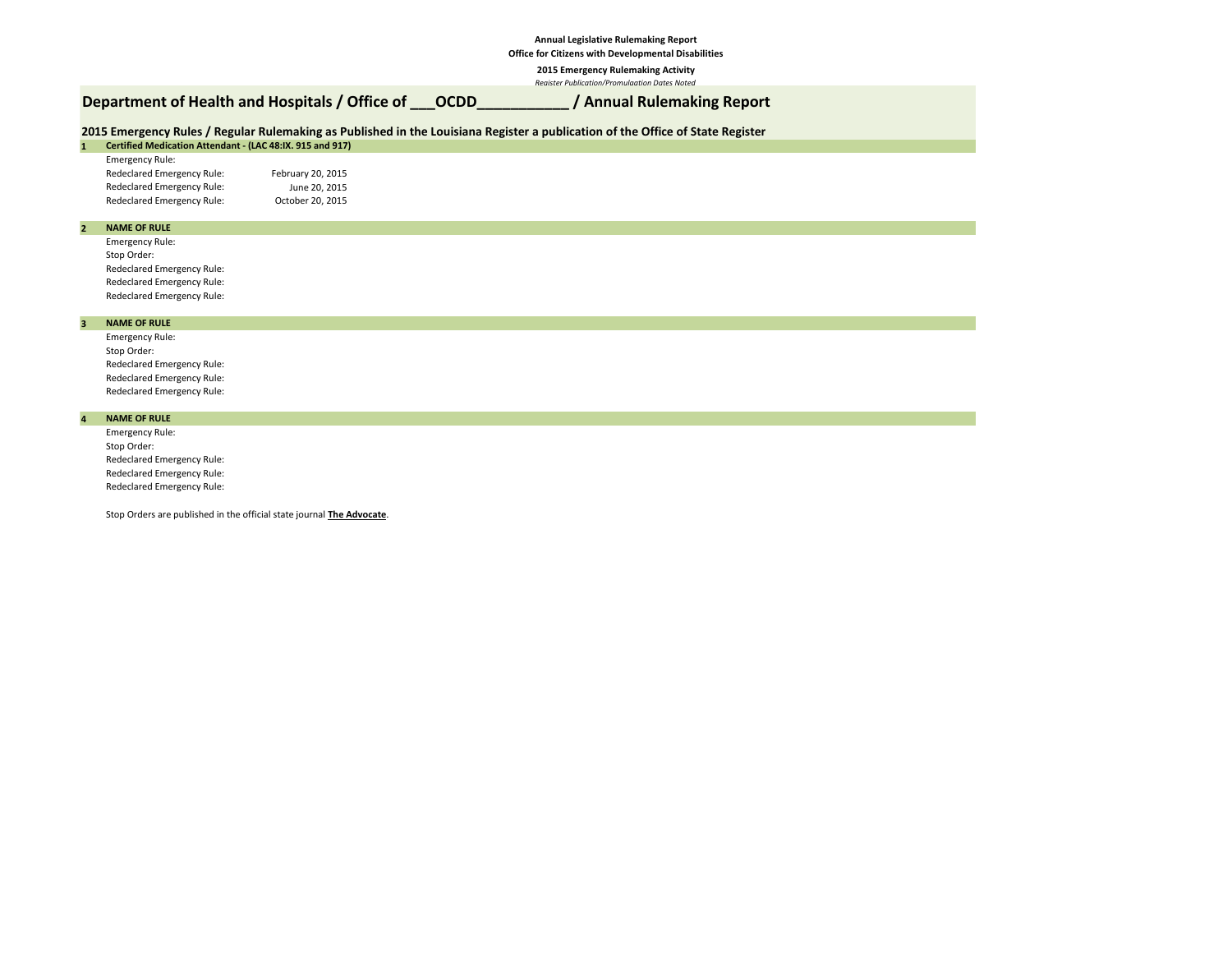# **Department of Health and Hospitals / Office of \_**

**2015 Potpourri / Regular Rulemaking as Published in the Louisiana** 

| $\mathbf{1}$            | <b>TITLE OF POTPOURRI</b> |
|-------------------------|---------------------------|
|                         | Notice:                   |
|                         | <b>Public Hearing:</b>    |
| $\overline{2}$          | <b>TITLE OF POTPOURRI</b> |
|                         |                           |
|                         | Notice:                   |
|                         | <b>Public Hearing:</b>    |
|                         |                           |
| $\overline{\mathbf{3}}$ | <b>TITLE OF POTPOURRI</b> |
|                         | Notice:                   |
|                         | <b>Public Hearing:</b>    |
|                         |                           |